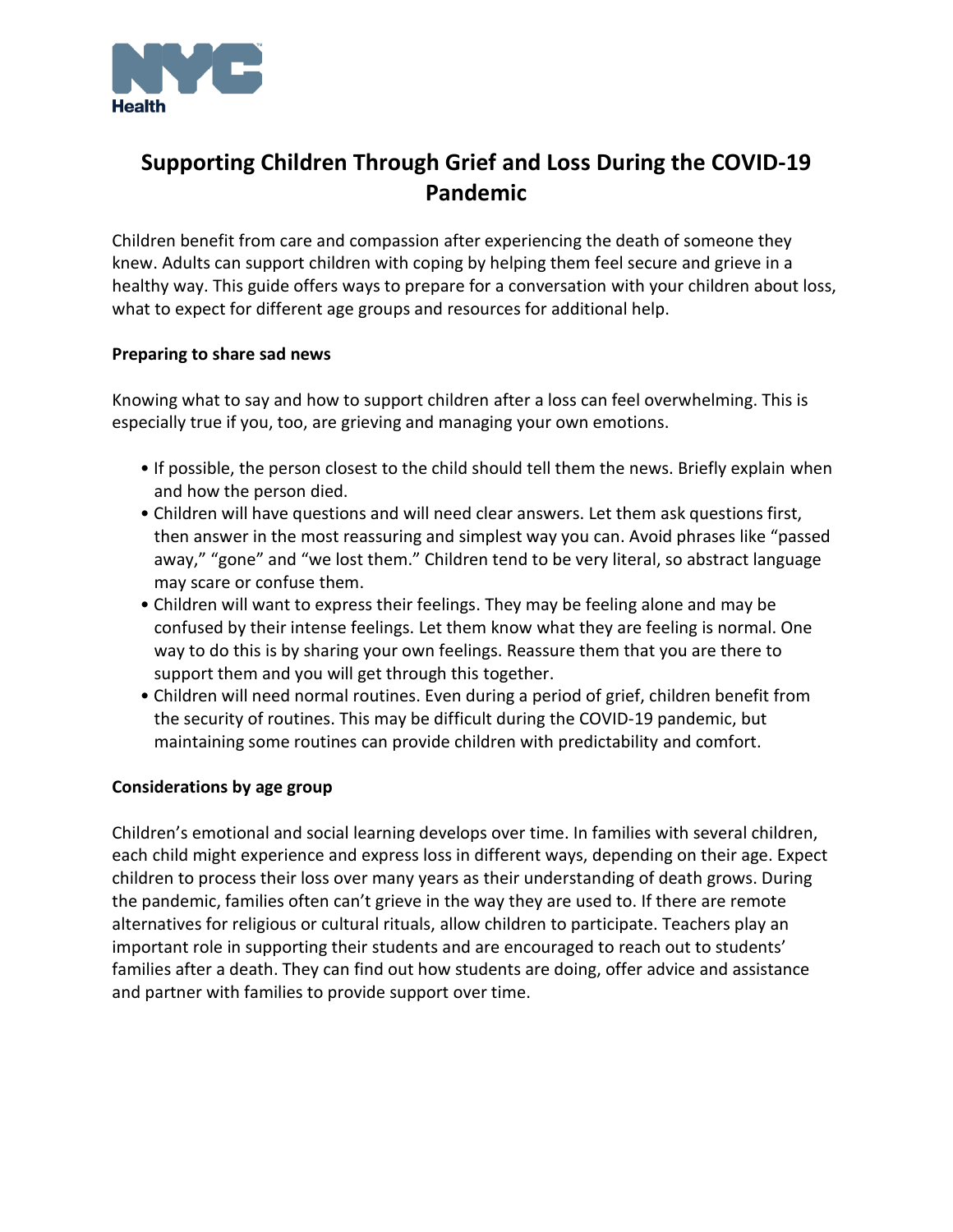| Age group                                            | <b>Understanding of</b><br>death                                                                                                                                          | What you may expect                                                                                                                                                                                                                                                                   | What you can do                                                                                                                                                                                                                                                                                      |
|------------------------------------------------------|---------------------------------------------------------------------------------------------------------------------------------------------------------------------------|---------------------------------------------------------------------------------------------------------------------------------------------------------------------------------------------------------------------------------------------------------------------------------------|------------------------------------------------------------------------------------------------------------------------------------------------------------------------------------------------------------------------------------------------------------------------------------------------------|
| <b>Toddlers</b><br>and<br>preschoolers<br>(ages 2-5) | • Can't yet think about<br>the future, so can't<br>grasp the<br>permanence of death<br>• May ask repeatedly<br>about the person<br>who died                               | • Many emotions, even if<br>they can't name the<br>emotions<br>• Changes in sleeping or<br>eating patterns<br>• A return to earlier habits,<br>such as thumb-sucking or<br>bed-wetting<br>• Make-believe involving the<br>person who died<br>• Clingy, irritable or angry<br>behavior | • Create opportunities for<br>children to express their<br>feelings through play and<br>physical activities. Play is a<br>way for a young child to<br>express feelings and cope.<br>• Talk about the person who<br>died.                                                                             |
| School-age<br>children<br>(ages 6-12)                | • Understand death is<br>final, but may think<br>about whether the<br>person could come<br>back<br>• Can think about how<br>others may be<br>experiencing the loss        | • A return to earlier habits,<br>such as thumb-sucking or<br>bed-wetting<br>• Change in sleeping or<br>eating patterns.<br>• Trouble focusing, worrying<br>about themselves or others<br>getting sick or dying                                                                        | • Provide a sense of safety<br>and security.<br>• Encourage children to talk<br>about their feelings.<br>• Remind them how you are<br>working together to keep<br>safe.<br>• Encourage physical activity.                                                                                            |
| Adolescents<br>(ages 13-18)                          | • Have a fuller<br>understanding of<br>death.<br>• May struggle to<br>accept the death of<br>someone close.<br>• May wonder if they<br>could have prevented<br>the death. | • Turn to peers to discuss the<br>death<br>. Tell adults they don't want<br>or need to talk<br>• A need to work through<br>denial, anger, which may<br>lead to increased risk-<br>taking or rule-breaking                                                                             | • Be available, but give them<br>space to grieve in their own<br>way.<br>• Stay connected by<br>checking-in regularly.<br>• Encourage them to talk to<br>you or others, as well as to<br>share memories of the<br>person lost.<br>• Support their reaching out<br>to peers or using support<br>apps. |

# **Taking care of yourself is part of taking care of children**

Children can learn good coping strategies from the way you take care of yourself. It will also reassure them you will be strong for them and able to support them emotionally. Try to stay connected and accept help from friends, relatives, faith- or spiritual-based communities or mental health professionals.